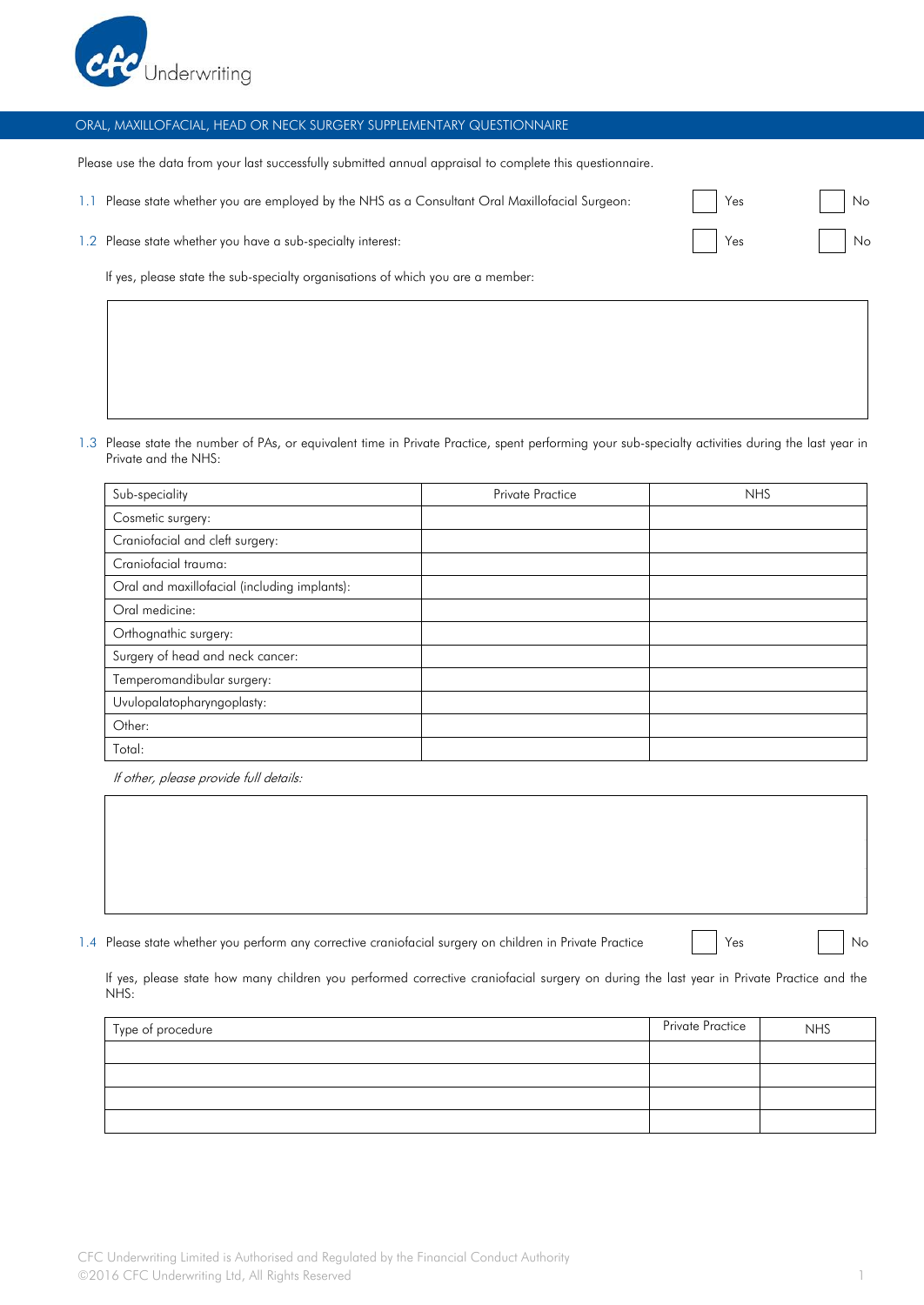

1.5 Please state whether you perform any facial plastic surgery: No we are No we are No World Way No World Way

If yes:

a) please state the plastic surgery associations of which you are a member:

b) please provide a breakdown of the number of procedures you performed during the last year in Private Practice and the NHS:

| Surgical procedure                                    | <b>Private Practice</b> | <b>NHS</b> |
|-------------------------------------------------------|-------------------------|------------|
| Blepharoplasty (cosmetic) - lower:                    |                         |            |
| Blepharoplasty (cosmetic) - upper:                    |                         |            |
| Facelifts (including full, short scar and brow lift): |                         |            |
| Neck:                                                 |                         |            |
| Otoplasty:                                            |                         |            |
| Rhinoplasty:                                          |                         |            |
| Other:                                                |                         |            |

If other, please provide full details:

1.6 Please state whether you perform any aesthetic procedures in Private Practice: No No No No No No No No No

If yes, please provide a breakdown of the number of procedures you performed during the last year and the products used:

| Aesthetic treatment       | Number of procedures | Product used |
|---------------------------|----------------------|--------------|
| Botox - face:             |                      |              |
| Botox - platysmal bands:  |                      |              |
| Fillers - temporary:      |                      |              |
| Fillers - semi permanent: |                      |              |
| Fillers - permanent:      |                      |              |
| Other:                    |                      |              |
| Total:                    |                      |              |

If other, please provide full details: